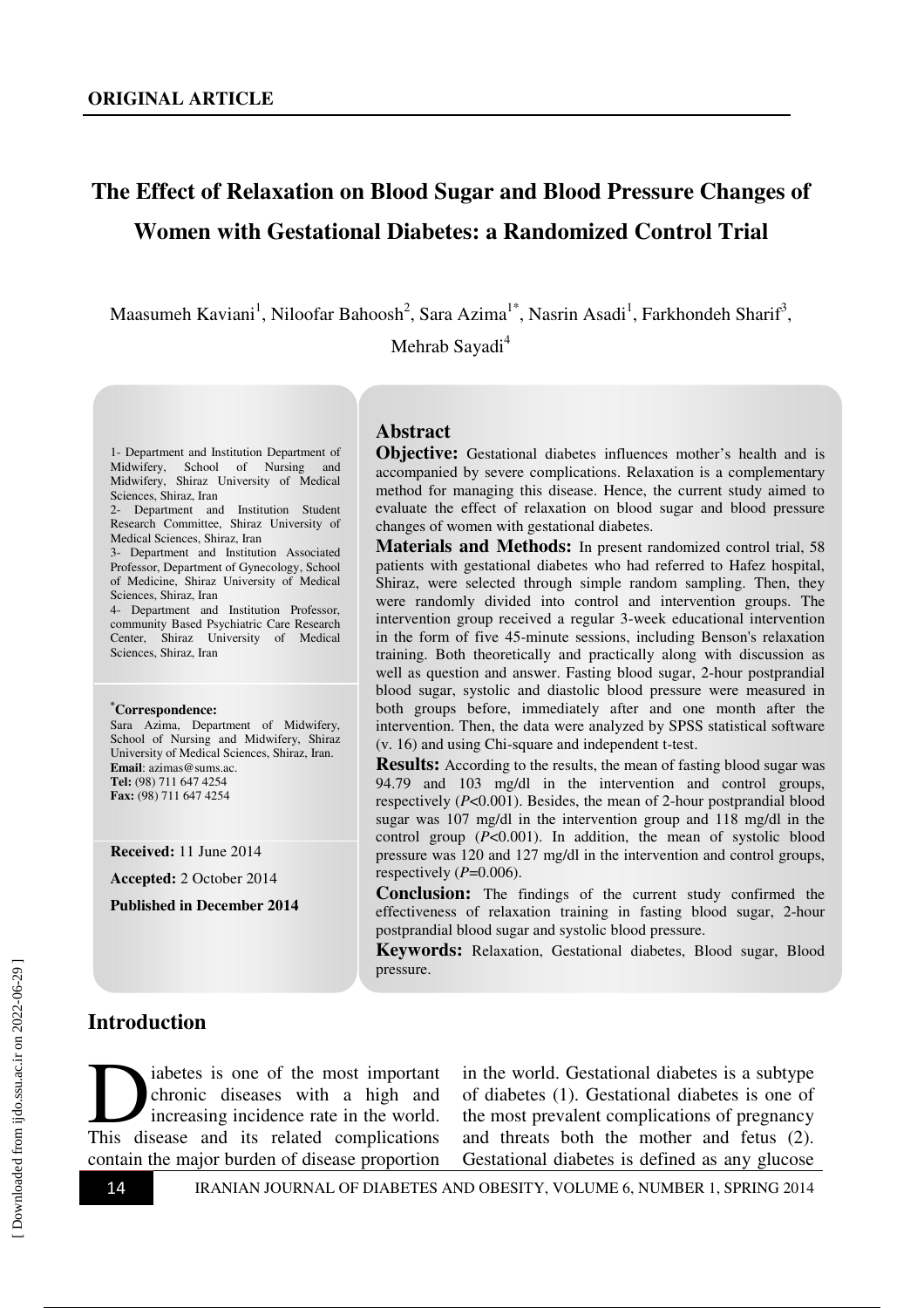intolerance or insulin resistance which occurs or is diagnosed during pregnancy (3-4). The gestational diabetes prevalence trend follows type 2 diabetes trend. The gestational diabetes prevalence is reported 1-3% in the United States, 10.9% in Asian countries, 5.2% in Europe and4.9% in Iran (4-5). Diabetes mellitus has a strong relationship with stress and nervous tensions (6).

Physical and mental stress raises blood sugar level and causes insulin resistance in the body, eventually lead to diabetes (7). One of the best treatment strategies to decrease stress and mental disorders of the women with gestational diabetes is using relaxation in order to improve their physical, psychological, and social functions (8). Moreover, relaxation increases the secretion of endorphins or analgesic hormone, but reduces the secretion of adrenaline hormone (9).

In the present study, relaxation refers to the method introduced by Herbert Benson which is carried out in 4 stages: providing a relaxed environment, being in an appropriate physical position, concentration and creation of an inactive state (10).

A previous study entitled "Evaluation of the effect of Benson's relaxation technique on anxiety and cardiac irregularities in the patients with cardiac catheterization" showed that this approach reduced anxiety and cardiac irregularities in these patients (11).

Numerous studies have also been conducted on the effects of relaxation on chronic pains, migraine headaches, cardiovascular diseases, and inflammatory bowel disease (12).

Moreover, the effects of relaxation on improvement of diabetes mellitus have been noted in several studies (13-17), but some other studies have indicated that relaxation had no effects on Fasting Blood Sugar (FBS) control (18-20).

Since the effect of relaxation on diabetes has not been confirmed in all the related studies and diabetes mellitus type 2 rather than gestational diabetes has been investigated in most of them, the current study aims to evaluate the effect of relaxation on blood sugar

and blood pressure changes of women with gestational diabetes.

### **Materials and Methods**

The present controlled clinical trial was performed on 58 pregnant women with gestational diabetes who had referred to Hafez hospital, Shiraz, Iran. The study lasted for 3 months from February to April 2013. Inclusion criteria of the study were having gestational diabetes, being in the pre-diabetic stage, not using insulin injection and psychiatric medications, having no history of previous relaxation, between 18 to 40 years old, gestational age of 24 to 30 weeks. On the other hand, the exclusion criteria of the study were unwillingness to cooperate in any stage of the study, being absent in more than one session of the training classes, not doing relaxation exercises at home for more than 5 days, changing their diet or physical activity during the study and having pregnancy complications during the study.

Based on the previous studies (21-22), considering the type one error of 5%, 80% power, and effect size of 45%, and using the

following formula:  $n = \frac{1/2}{d^2}$ 2  $\mathcal{S}^2$  $2(z_{1-a/2} + z_{1-\beta})$  $z_{1\alpha}$  + z *n*  $\frac{1}{2}a'_\lambda + z_{1-\beta}^{\phantom{\alpha}})^2 \delta$  $=\frac{1}{2}$  , a

*d* 50-subject sample size (25 in each groups) was determined for the study. Nevertheless, considering the loss rate of 10%, longitudinal nature of the study, and repeated measurements, the sample size was increased to 58 subjects (29 in each groups) using the

following formula: *p n n* −  $\prime = n \times$ 1  $\frac{1}{\cdot}$ .

The samples were not selected at once; they were selected and entered into the study weekly. Every week, 15 to 20 patients were selected through convenience sampling and were divided into two groups A and B using the table of random numbers and permutation blocks. Accordingly, numbers 0-4 and 5-9 were assigned to AB and BA blocks, respectively.

The study started with 69 participants but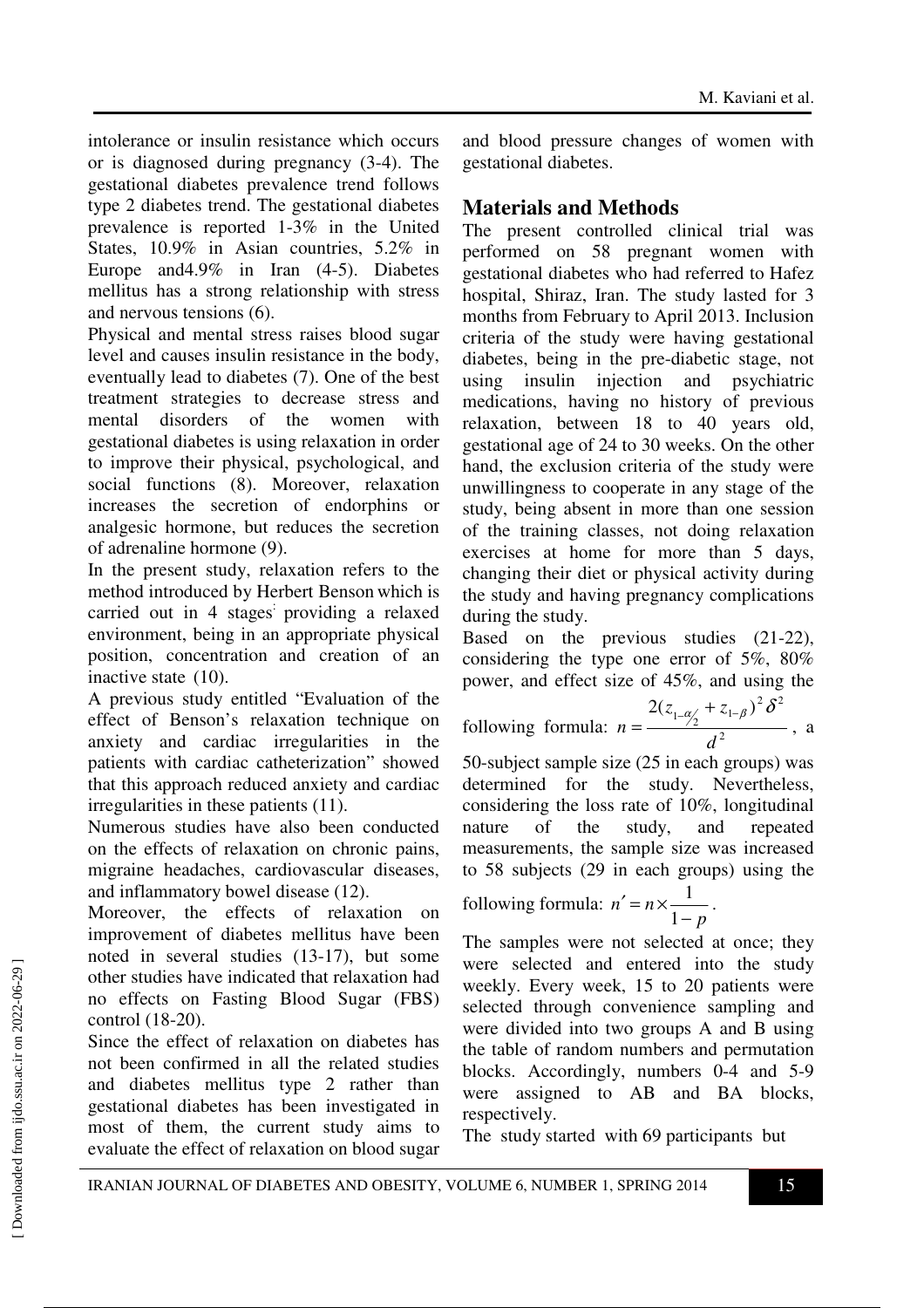during the research 11 patients (8 patients in intervention group and 3 patients in control group) were excluded from the study due to preterm labor and not attending the training classes. Then, the study continued with 58 patients, 29 patients in each group (figure 1). The study data was collected by a general information checklist, including demographic characteristics, history of pregnancy, family history of diabetes, a relaxation chart including questions about the frequency, length, and time of relaxation, and blood pressure, FBS and 2-hour Postprandial Blood Sugar (2hpp) table.

In the intervention group, relaxation training was conducted for 10 weekly, five 45-minute sessions.

The first session of the intervention included training on the nature and mechanism of diabetes, explaining the nature of stress and its effect on body, identifying the stressors in pregnancy, and understanding the concept of relaxation. In second session, different breathing techniques and body positions during relaxation were taught. The third session was about how to relax the muscles in various parts of the body after stress. The fourth session was about relaxation through



**Figure 1. Consort flow diagram of the participants**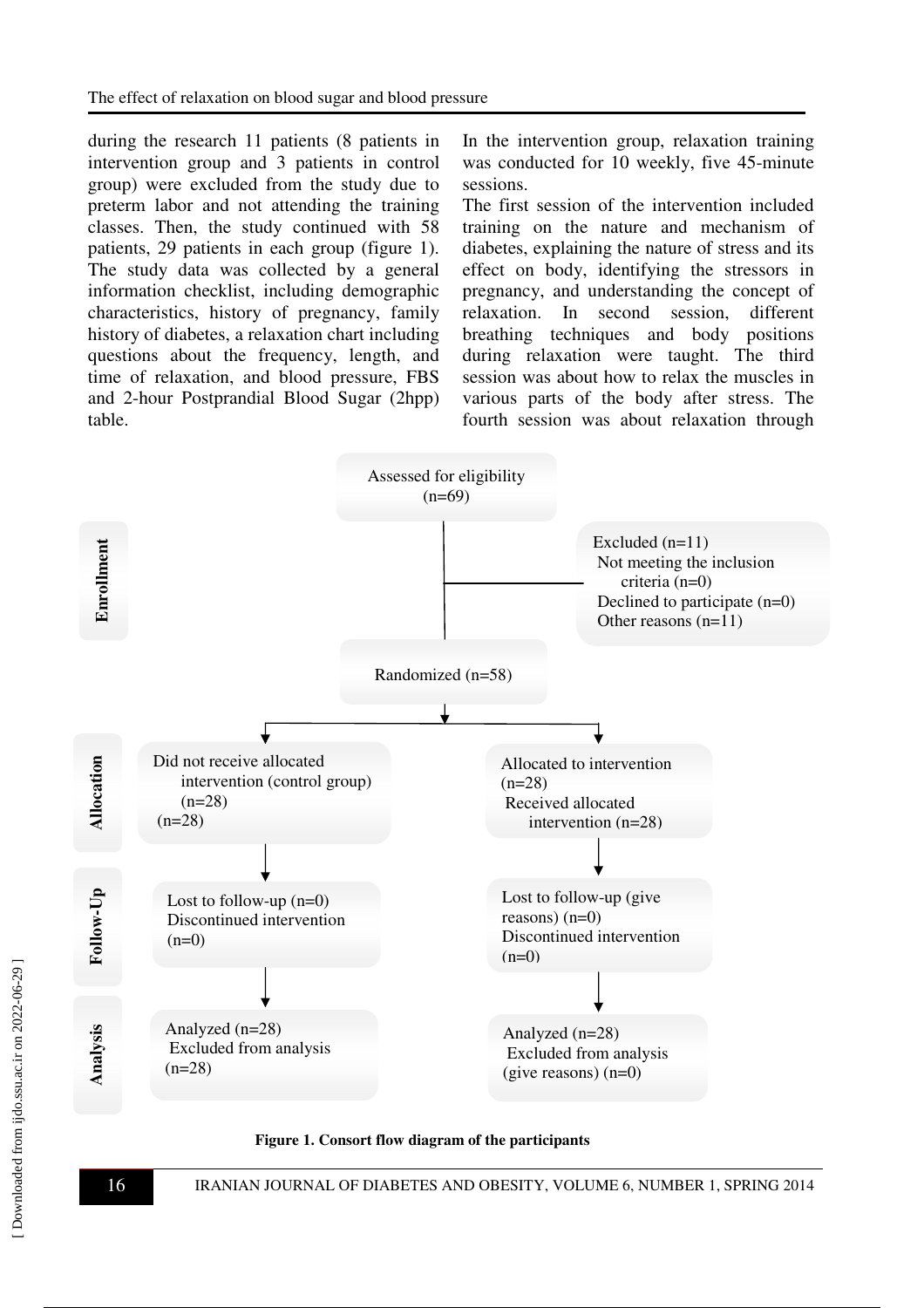conditioning. Finally, the fifth session was concerned with training of differential relaxation and relaxation along with the positive mental imagery. From the second session, all the exercises were done practically. The training was done similar for all the patients in a relaxed environment with air conditioning and proper lighting. The principles of Herbert Benson were used in this method (24).

The patients were encouraged by the researcher to do relaxation techniques at home for a month. They were also provided with a chart for recording relaxation exercises to evaluate their performance as well as a CD with soft music background about how to do relaxation. They were also contacted through telephone by the researcher three times a week. The control group continued its prior treatment.

FBS, 2hpp, systolic and diastolic blood pressure were measured in both groups before intervention, immediately after the fifth session of relaxation, and one month after the end of intervention.

The blood sugar was measured in a standard laboratory using blood samples. Accordingly, FBS <105 and 2hpp <120 were satisfactory. Besides, blood pressure was measured by a sphygmomanometer. The pregnant women who showed a 30 mmHg increase in systolic blood pressure or a 15 mmHg increase in diastolic blood pressure compared to before required further examination. In general, 140/90 mmHg is considered as normal blood pressure (25). The results were recorded on information sheets. In order to prevent laboratory errors, all the blood samples were analyzed in a similar laboratory.

After data collection, the data were analyzed using the SPSS statistical software (v. 16). Chi-square and independent t-test were used to compare the variables in the two groups. *P*<0.05 was considered as statistically significant.

*Considering ethical issues:* After completing the consent forms, gaining approval of the Ethics Committee of Shiraz University of Medical Sciences (code: 92-6614), and registering the study at IRCT with code of 2013091014612 N1, the samples were entered into the study. The control group also received relaxation training after the end of the intervention. They also received diabetes control methods, including diet and physical activity.

#### **Results**

The current study was conducted on 58 women with gestational diabetes who had referred to Hafez hospital in Shiraz city. The results revealed no significant difference between two groups in demographic characteristics including age (*P*=0.635), gestational age (*P*=0.576), pre-pregnancy weight (*P*=.318), number of pregnancies (*P*=0.734), family history of diabetes (*P*=0.79), and level of education (*P*=0.235). Before the intervention, no significant difference was observed between two groups concerning the mean of FBS (*P*=0.396). However, a significant difference was found between two groups in this regard immediately and one month after the end of the intervention (*P*<0.001) (Table 1).Also, the results showed there is no significant difference between two groups regarding the mean of 2hpp before the intervention (P=0.739). Also significant difference was observed in this regard (*P*<0.001) immediately and one month after the end of the intervention (*P*<0.001) (Table 2).

| Table 1. Comparison of the mean of FBS in two groups before and after the intervention |        |                      |                 |                         |  |
|----------------------------------------------------------------------------------------|--------|----------------------|-----------------|-------------------------|--|
|                                                                                        | Groups | Intervention (mg.dl) | Control (mg.dl) | <i>P</i> -value         |  |
| <b>Stages</b>                                                                          |        | <b>Mean</b> ±SD      | <b>Mean</b> ±SD | <b>Mean</b> ±SD         |  |
| <b>Before the intervention</b>                                                         |        | $100.2 \pm 5.15$     | $101\pm97.2$    | 396.0                   |  |
| Immediately after the<br>intervention                                                  |        | $72.96\pm 17.4$      | $101\pm11.3$    | ${}_{0.01}$ ${}_{0.01}$ |  |
| 1 month after the intervention                                                         |        | $79.94\pm33.3$       | $103 \pm 57.2$  | ${}_{0.01}$ < 001.0     |  |

**Table 1. Comparison of the mean of FBS in two groups before and after the intervention** 

IRANIAN JOURNAL OF DIABETES AND OBESITY, VOLUME 6, NUMBER 1, SPRING 2014 17

 $P$ **-value**  $\leq 01.0$  .0  $\leq 001.0$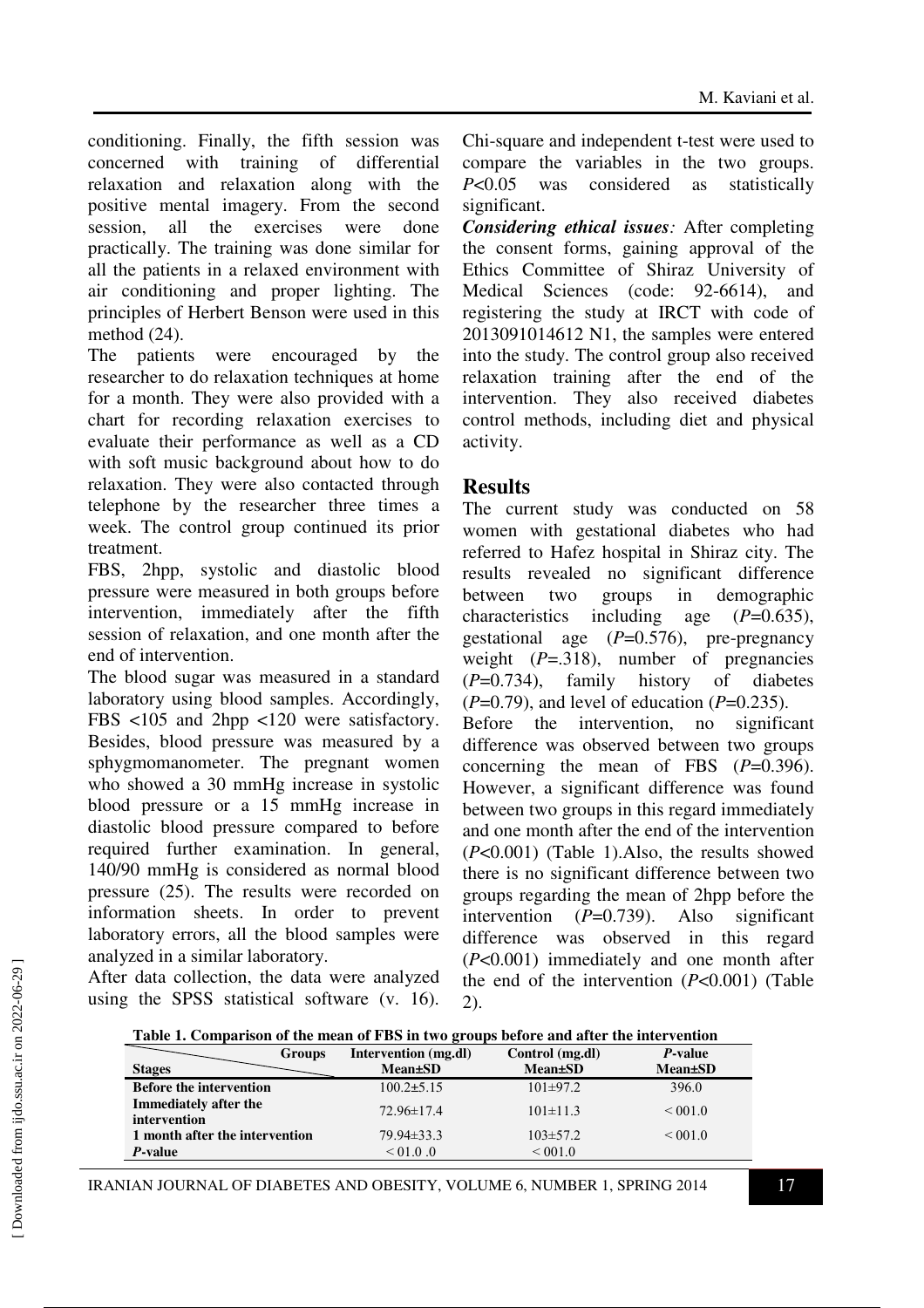| <b>Stages</b>                                | Groups Intervention (mg.dl)<br><b>Mean</b> ±SD | Control (mg.dl)<br><b>Mean</b> ±SD | <i>P</i> -value |
|----------------------------------------------|------------------------------------------------|------------------------------------|-----------------|
| <b>Before the intervention (stage 1)</b>     | $116\pm 43.4$                                  | $115\pm96.4$                       | 739.0           |
| Immediately after the intervention (stage 2) | $110\pm39.7$                                   | $116\pm 45.4$                      | 0< 001.0        |
| 1 month after the intervention (stage 3)     | $107\pm92.6$                                   | $118\pm 87.2$                      | 0 < 001.0       |
| <i>P</i> -value                              | 0< 001.0                                       | 0< 001.0                           |                 |

**Table 2. Comparison of the mean of 2hpp in two groups before and after the intervention** 

Moreover, the study results revealed that there is no significant difference between two groups concerning the mean of systolic blood pressure before (*P*=0.28) and immediately after the intervention (*P*=0.666). However, a statistically significant difference was observed in this regard one month after the intervention  $(P=0.006)$  (Table 3)

Nevertheless, no significant difference was found between two groups in terms of the mean of diastolic blood pressure before the intervention  $(P=0.785)$ , immediately after the intervention  $(P=0.765)$  and one month after the end of the intervention (*P*=0.187) (Table 4).

#### **Discussion**

Researchers showed that mental stress in people is associated with secretion of cortical, catecholamine's, glucagon and growth hormones (7). These four hormones increase blood sugar and provide a large amount of energy (glucose and lipid) for cells. While stress increases, body reacts to the condition by increasing the secretion of some hormones,

eventually provide a large amount of energy (glucose and lipid) for the cells. In diabetic patients, such a coping response does not work properly and the insulin amount is not enough to enter the excess glucose to cells, therefore, glucose increase in blood (6). Hence, signs of stress are more detectable in the individuals suffering from diabetes (26). A previous study demonstrated an increase in the activity of hypothalamus-pituitary-adrenal axis in the patients with diabetes (27). The first objective of this study was to compare the mean changes of FBS in the intervention and control groups. The results showed that there is a significant difference between two groups regarding the mean changes of FBS. In the same line, one study revealed the effectiveness of relaxation in blood sugar level in the patients with type 1 and 2 diabetes mellitus (13). In another study, the effect of biofeedback on blood sugar showed a significant decrease of FBS in diabetic patients. (14).Another study also measured the effects of relaxation on blood glycosylated hemoglobin (HbA1C) and glucose in the patients with diabetes mellitus

**Table 3. Comparison of the mean of systolic blood pressure in two groups before and after the intervention** 

| <b>Groups</b>                             | Intervention (mm.Hg) | Control $(mm.Hg)$ | P-value |
|-------------------------------------------|----------------------|-------------------|---------|
| <b>Stages</b>                             | <b>Mean</b> ±SD      | <b>Mean</b> ±SD   |         |
| <b>Before the intervention</b>            | $125 \pm 78.10$      | $122 \pm 07.12$   | 28.0    |
| <b>Immediately after the intervention</b> | $122\pm 96.7$        | $123\pm 69.12$    | 666.0   |
| 1 month after the intervention            | $120\pm 40.6$        | $127 \pm 61.11$   | 006.0   |
| P-value                                   | 0 < 001.0            | 0< 001.0          |         |

**Table 4. Comparison of the mean of diastolic blood pressure in two groups before and after the intervention** 

| <b>Stages</b>                         | <b>Groups</b> | Intervention $(mm.Hg)$<br><b>Mean</b> ±SD | Control (mm.Hg)<br><b>Mean</b> ±SD | P-value |
|---------------------------------------|---------------|-------------------------------------------|------------------------------------|---------|
| <b>Before the intervention</b>        |               | $51.80 \pm 03.10$                         | $20.81 \pm 12.9$                   | 785.0   |
| Immediately after the<br>intervention |               | $86.80\pm83.4$                            | $37.81 \pm 89.7$                   | 765.0   |
| 1 month after the<br>intervention     |               | $82.79 \pm 49.2$                          | $89.81 \pm .95$                    | 187.0   |
| <i>P</i> -value                       |               | 756.0                                     | 865.0                              |         |
|                                       |               |                                           |                                    |         |

18 IRANIAN JOURNAL OF DIABETES AND OBESITY, VOLUME 6, NUMBER 1, SPRING 2014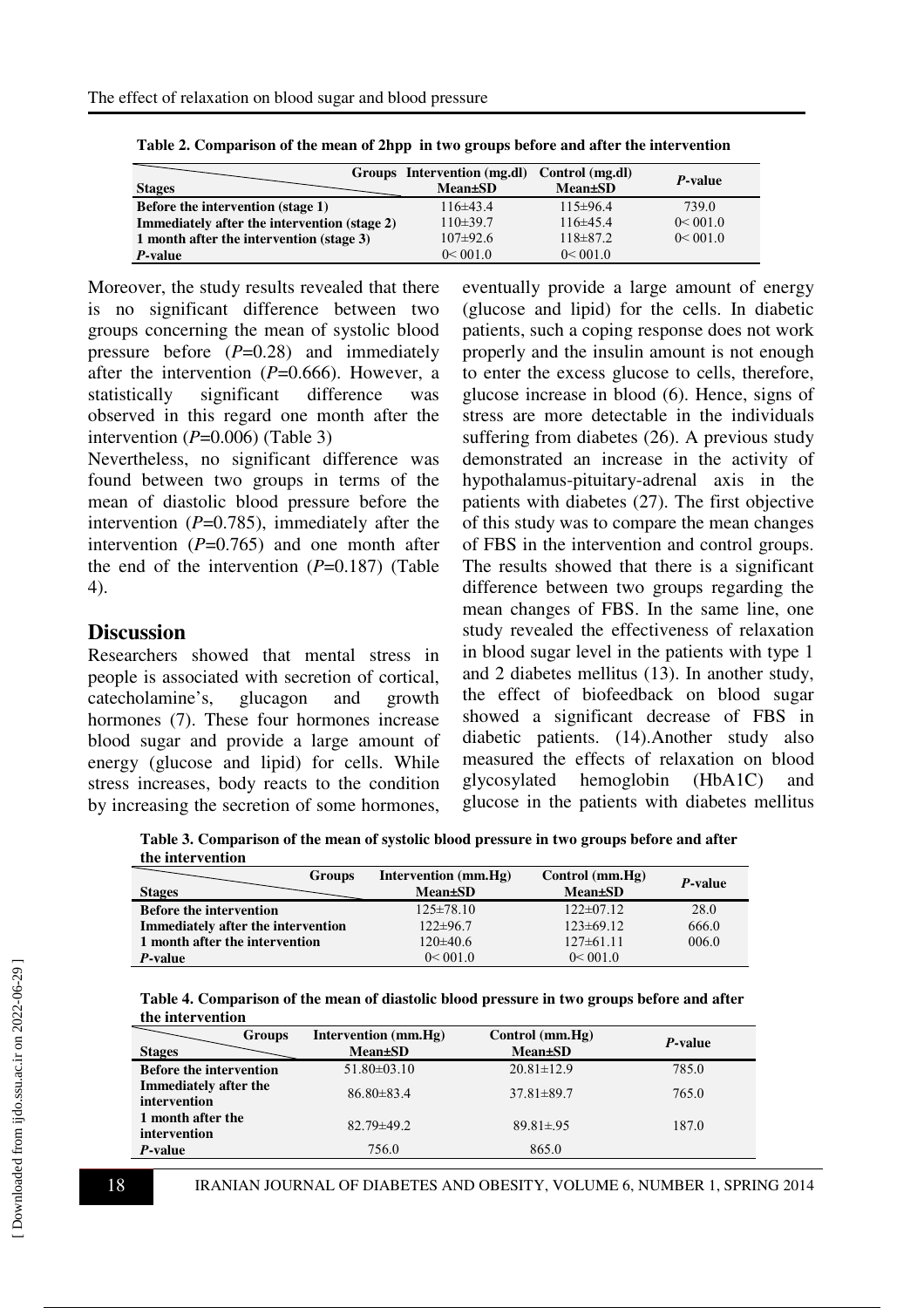type 2. The results of this study showed that biofeedback and relaxation had a strong relationship with reduction of HbA1C and amount of glucose (15). Benson has performed various studies on relaxation emphasizing the importance of stress relief. Many studies have also proven the effectiveness of this method concerning its simplicity and easy to use. Benson believed that 4 essential elements of quiet environment, mental preparation strategy, passive attitude, and comfortable position were required in this approach (23).

In addition, one study assessed the effect of Benson's relaxation training on blood sugar control in the patients with diabetes mellitus and disclosed that relaxation had a positive effect on blood sugar control (16).

Furthermore, another study evaluated the effect of combining relaxation and music therapy on biochemical parameters and blood pressure of the patients with diabetes mellitus. The study findings revealed that combining these two methods significantly reduced FBS in the intervention group (17). The results of all the above-mentioned studies are consistent with the present study. The major difference between these studies and the present study is that most of these studies evaluated the effect of relaxation on FBS in diabetes mellitus type 2, while the present study was concerned with the effect of relaxation on FBS in gestational diabetes. Relaxation increases the secretion of endorphin hormone and decreases the secretion adrenalin hormone. Besides, it improves blood circulation and decreases anxiety and stress by creating a positive attitude and improving brain function. Relaxation also increases the cellular energy and one's confidence by relieving anxiety. Therefore, it balances the sugar and blood pressure (14). Previous research indicated that relaxation did not affect on blood sugar level, which is contrary to our results  $(18-19)$ .

The second objective of the present study was to compare the mean changes of 2hpp in the control and the intervention group. The results revealed a significant difference between two groups in this regard. Researchers have

demonstrated that monitoring of 2hpp is more valuable than FBS in patients with gestational diabetes, therefore monitoring it, is preferred. On the other hand, Monitoring of 2hpp for glycemic control in gestational diabetic patients is more reliable than FBS. Improvement of glycemic control eventually reduces the infant's hypoglycemic level and macrosomia and the number of cesarean deliveries due to dystocia (25,28). Previous researches have also indicated the effectiveness of stress control in 2hpp (29).

Previous researches have also indicated the effectiveness of stress on 2hpp controlling.

 In another study, aerobics exercises along with relaxation decreased 2hpp in patients with diabetes mellitus (30). Moreover, another study investigated the effect of relaxation training on blood sugar changes in insulin independent diabetes. The results showed a considerable reduction in HbA1C and 2hpp in the intervention group (31). The results of these studies are consistent with the current study.

The probable mechanism of the effect of relaxation on 2hpp control is similar to that of FBS. Since cortisol is produced in stressful situations, it seems that relaxation training can be helpful in controlling the blood sugar level through reducing or suppressing cortisol secretion, controlling negative emotions and increasing the adherence to treatment diets at each meal (32,33).

However, in another study, relaxation had no effect on 2hpp of the patients with diabetes type 1 which is not in agreement with our study results. This may be related to the fact that stress has more direct effects on diabetes mellitus type 2. In addition, as mentioned before, some patients with type 1diabetes mellitus show hypoglycemic response, while some others show hyperglycemic response to stress (20).

The third objective of the present study was to compare the mean changes of systolic blood pressure in two groups. The results revealed a significant difference between two groups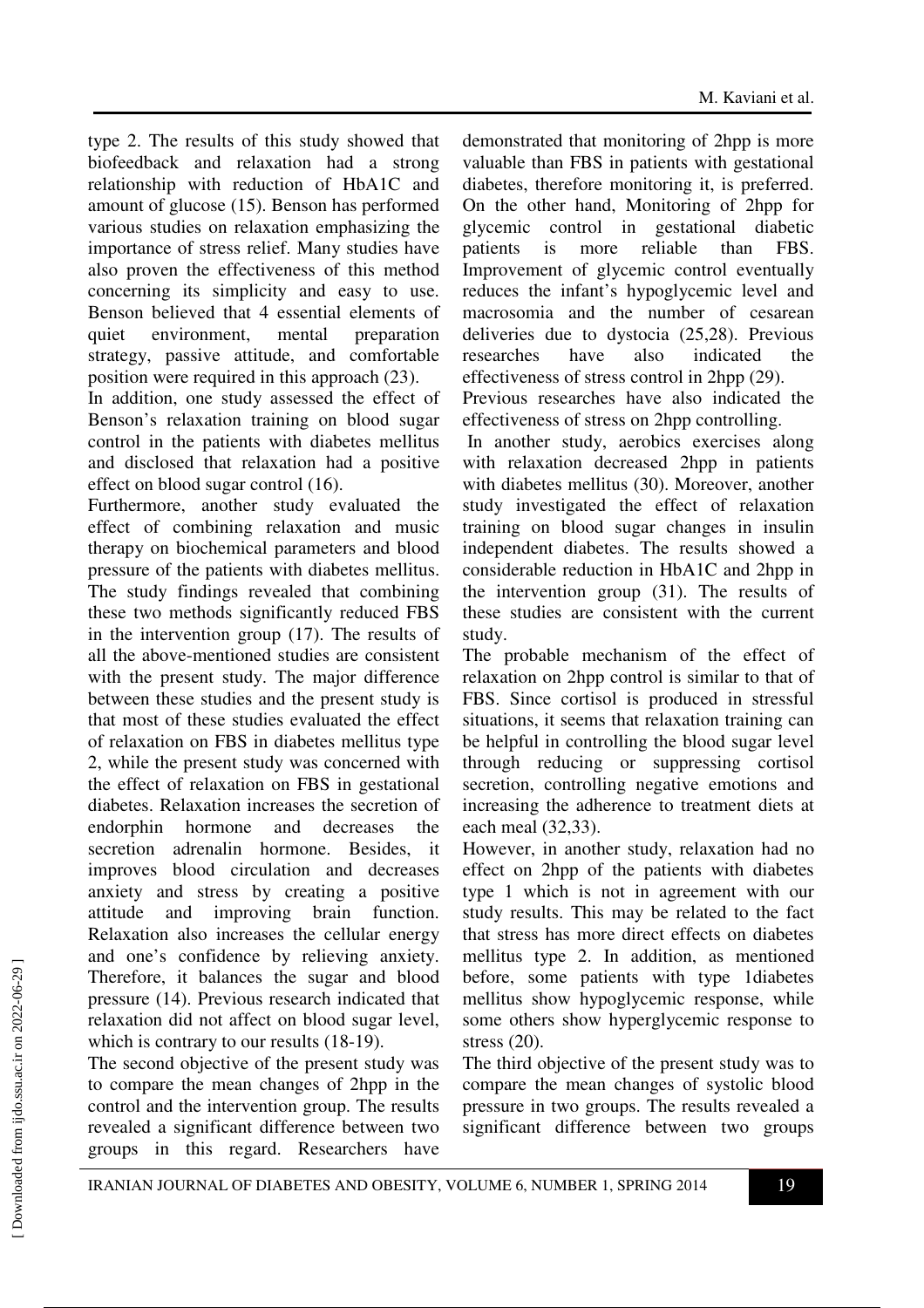concerning the mean changes of systolic blood pressure.

One study compared the effects of muscular relaxation along with biofeedback on blood pressure. The results revealed a decrease in systolic blood pressure after relaxation (34).

One other study also examined the effect of relaxation on pregnancy blood pressure and indicated that relaxation caused a significant decrease in systolic and diastolic blood pressure (35). In another study, the effect of biofeedback on the increase of blood pressure was scrutinized in adults. In that study, biofeedback caused a significant reduction in systolic blood pressure (36).

These results are consistent with the present research, indicating a reduction of systolic blood pressure as a result of relaxation. However, a previous study compared the immediate effects of muscular relaxation and mental imagery on pregnant women's mental and cardiovascular function. The results showed that there are no changes in systolic blood pressure in the intervention or the control group (37). In that study, the researchers used a fast method for muscular relaxation in one session. In the current study, on the other hand, the participants received 7 weeks of relaxation including 5 face-to-face sessions. Thus, reduction of systolic blood pressure in the present study can be attributed to collaboration between the researcher and the patients.

The fourth objective of the present study was to compare the mean changes of diastolic blood pressure in two groups. The study findings indicated that there is no significant difference between two groups in terms of the mean changes of diastolic blood pressure.

Similarly, a previous study demonstrated that diastolic blood pressure did not change in control or intervention group (37,38). Relaxation training can have a positive effect on reduction and balance of systolic blood pressure. Therefore it can act as a shield against cardiovascular mortality in the patients with diabetes mellitus. The physiology of behavioral therapy may be different in hypertensive patients and healthy individuals. Generally, blood cortisol level is reduced as a result of relaxation in the patients with hypertension, while the blood cortisol levels of patients with normal blood pressure does not change after doing relaxation (39). Relaxation or stress relief creates a balance between the posterior hypothalamus (responsible for sympathetic stimulation) and the anterior hypothalamus (responsible for parasympathetic stimulation) and consequently prevents increase in blood pressure (40). One of the limitations of the present study was that HbA1C was not measured due to shortage of time. In this study, because of the patients' pregnancy and short time of this study, mothers were followed up for less than 8 weeks. As a result, our criterion of measurement of blood sugar may not be very accurate. Other limitations of the current study were small sample size and impaired performance of relaxation due to pregnancy. Also the social and economic status of patients should be considered.

#### **Conclusions**

Based on the findings of the current study, it seems that relaxation has been effective in controlling FBS, 2hpp and systolic blood pressure. Since stress management is one of the important elements in metabolic control of diabetes, relaxation training can be effective in first weeks of gestational diabetes. Yet, further studies with larger sample sizes and longer follow-up periods are recommended to be conducted on the issue.

## **Acknowledgment**

This article was extracted from Niloufar Bahoosh's M.Sc. thesis approved by Shiraz University of Medical Sciences (proposal No. 92-6614). The study was financially supported by Research Vice-chancellor of the University. Hereby, the authors are grateful for Ms. A. Keivanshekouh at the Research Improvement Center of Shiraz University of Medical Sciences for improving the use of English in the manuscript.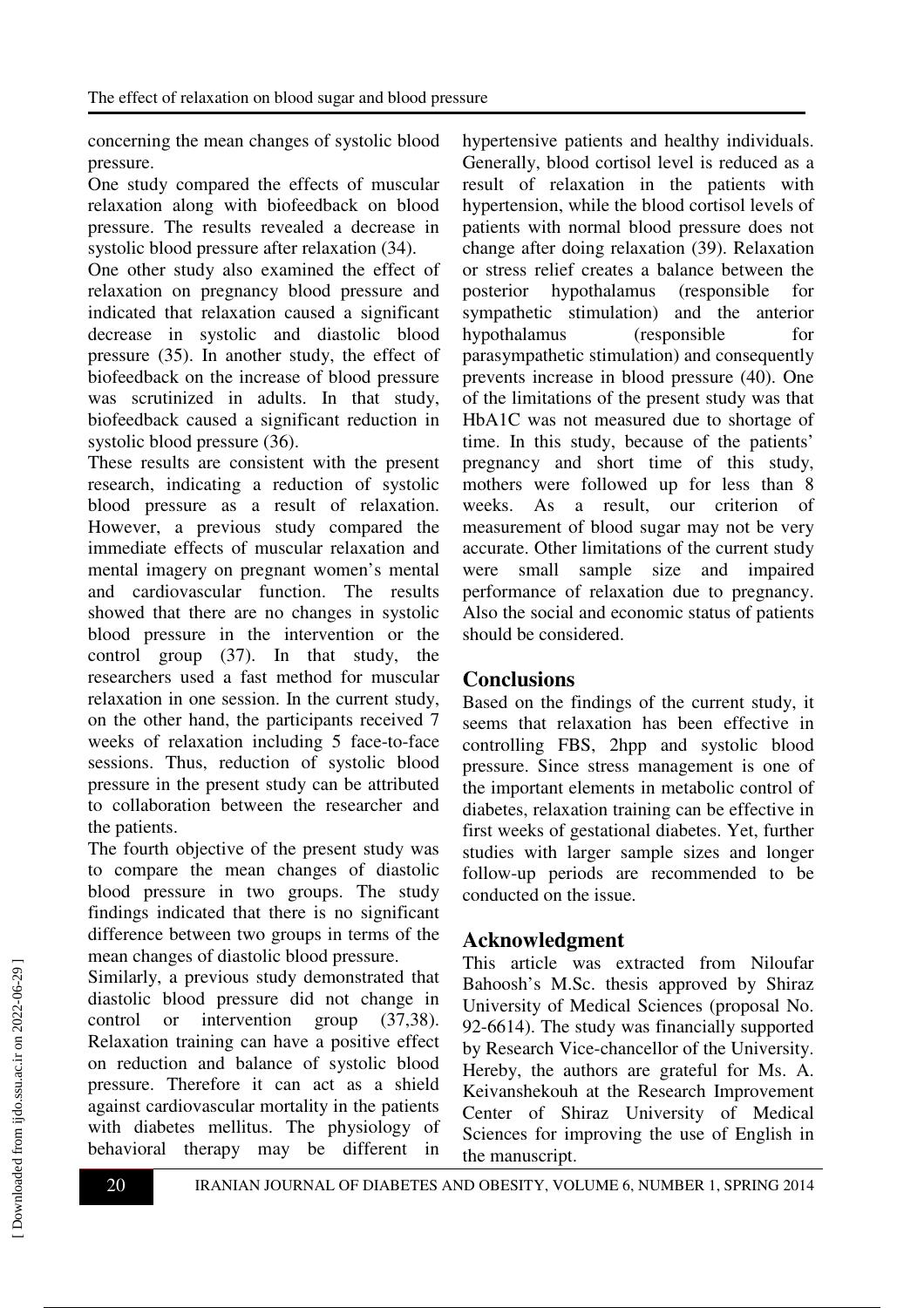#### **References**

- 1. Esmeltzer C, Brenda G.Parastari dakheli jarahi broner sodars bimarihaye ghodade daronriz va metabolism. Tehran: entesharate Bashari 2008;5- 140.
- 2. Downs DS, Ulbrecht JS. Understanding exercise beliefs and behaviors in women with gestational diabetes mellitus. Diabetes Care 2006;29(2):236- 40.
- 3. Coustan, Donald R. Gestational diabetes mellitus 2013;1310-21.
- 4. Miri S, Bakhtiyari F, Darvishi S. Prevalence of diabetes in pregnancy: a systematic review and meta-analysis. Journal of Obstetrics, Gynecology and Infertility Iran 2013;15(40):16-23.(in Persian)
- 5. Griffin N, Coffey M, Johnsuo H, Scalon P, Foleys M, Strong j. Universals Risk factor based screening for gestational diabetes mellitus :detection rates, gestational at diagnosis and outcome. Diabetes Med 2000,26-32.
- 6. Radahmadi M, SHadan F, Sadr S, Karimian S. The role of stress in causing or worsening diabetes, glucose levels,cortisol and body weight in rats. Journal of Shahrekord University of Medical Sciences 2004;6(1):14-25. (in Persian)
- 7. Barglow P, Hatcher R, Berndt D, Phelps R. Psychosocial childbearing stress and metabolic control in pregnant diabetics. J Nerv Ment Dis 1985;173(10):615-20.
- 8. Nilsson U, Unosson M, Rawal N. Stress reduction and analgesia in patients exposed to calming music postoperatively: a randomized controlled trial. European journal of anaesthesiology2005;22(2):96- 102.
- 9. Bastani F , HeidarniaA, Kazemnejad A, Vafaei M, Kashanian M. A Randomized Controlled Trial of the Effect of Applied Relaxation Training on Reducing Anxiety and Perceived Stress in Pregnant Women. American Journal of Midwifery and Women's Health 2005;50(4):36-40. (in Persian)
- 10. Benson H, Beary J,Carol M. The relaxation response. Psychiatry: Journal for the Study of Interpersonal Processes 1974;27.
- 11. Pormemeri M, Amirmoghadami A, Negarande R. The effect of using relaxation techniques on anxiety and antibadi titr A saliva students of Zanjan University of Medical Sciences During final exams 2000;33(8):9-23.
- 12. Dickinson HO, Campbell F, Beyer FR, Nicolson DJ, Cook JV, Ford GA, et al. Relaxation therapies for the management of primary hypertension in adults. a Cochrane review', Journal of human hypertensio 2008;22(12):20-809.
- 13. Radahmadi M. Comparison of muscle relaxation training on anger reduction and glycemic control in patients with diabetes type one and two. mashhad

Journal of Medical Sciences 2013;56(2):104-12. (in Persian)

- 14. Mcgrady A. The effects of biofeedback in diabetes and essential hypertension. Cleveland Clinic journal of medicine 2010;77(3):68-71.
- 15. McGinnis RA, McGrady A, Cox SA, Grower-Dowling KA. Biofeedback-assisted relaxation in type 2 diabetes. Diabetes Care 2005;28(9):2145-9.
- 16. Mohamadkhan Kermanshahi S. The effect of relaxation training on diabetes control diabetes. Sabzevar Journal of Medical Sciences 2001;8(3):42-51. (in Persian)
- 17. Khoshkhou F, Bakhshopoor A, Dashipour A, Keramati M. Comparsion of the effect of combined relaxation and music therapy on blood biochemical characters and blood pressure diabetic patients Zahedan journal of research of medical sciences 2010;12(3):24-8. (in Persian)
- 18. Jablon SL, Naliboff BD, Gilmore SL, Rosenthal MJ. Effects of relaxation training on glucose tolerance and diabetic control in type II diabetes. Applied psychophysiology and biofeedback 1997;22(3):155-69.
- 19. Stenström U, Göth A, Carlsson C, Andersson P-O. Stress management training as related to glycemic control and mood in adults with Type 1 diabetes mellitus. Diabetes research and clinical practice 2003;60(3):147-52.
- 20. Feinglos MN, Hastedt P, Surwit RS. Effects of relaxation therapy on patients with type I diabetes mellitus. Diabetes Care 1987;10(1):72-5.
- 21. Van Rooijen A, Rheeder P, Eales C, Becker P. Effect of exercise versus relaxation on haemoglobin A1C in Black females with type 2 diabetes mellitus. Qjm 2004;97(6):343-51.
- 22. Coombs AD. The effects of relaxation therapy on hypertension. Ottawa : National Library of Canada Ottawa : National Library of Canada 1988;63-5.
- 23. Goleman D, Gurin J. Mind, body medicine: How to use your mind for better health.Newyork:Consumer Reports Books 1993;118-22.
- 24. Benson H. Timeless healing: The power and biology of belief.Newyork:Simon and Schuster 2009,63-70.
- 25. Cunningham FG, Leveno KJ, Bloom SL. Williams obstetrics. 23thed. Philadelphia, PA: Wolters Kluwer , Lippincott Williams and Wilkins 2010;1397-410.
- 26. Hauzer W. Hypnosis in gastroenterology 2003;41(5):405-12.
- 27. Chan O, Inouye K, Vranic M, Matthews SG. Hyperactivation of the hypothalamo-pituitaryadrenocortical axis in streptozotocin-diabetes is associated with reduced stress responsiveness and